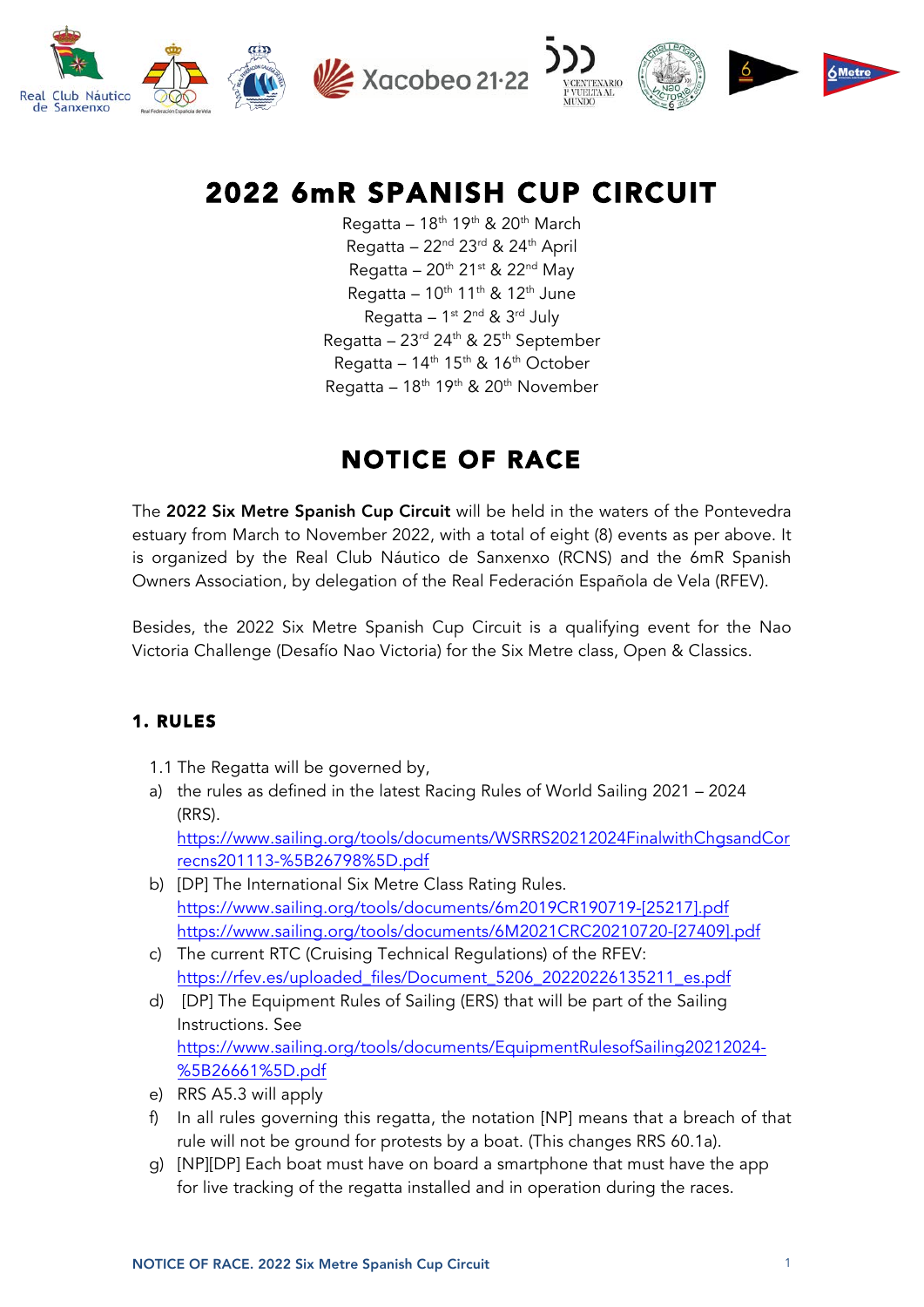

1.2 Rule 44.1 is changed so that the Two-Turns Penalty is replaced by the One-Turn Penalty.

1.3 [NP] [DP] The sanitary measures and protocols regarding COVID-19 enforced at the time of the Regatta will be published on the Official Notice Board.

1.4 [NP] [DP] All competitors and staff will follow any reasonable regulations given by a member of the Organizing Authority or Race Officer.

1.5 The official language of the regatta is Spanish. If there is a conflict between languages, the Spanish text will take precedence.

## 2. [NP] [DP] ADVERTISING

2.1 Competitors can display advertising in accordance with Regulation 20 of the WORLD SAILING.

2.2 Boats will be required to display advertising supplied by the organizing authority (AO) in compliance with World Sailing Regulation 20.4.1. If the Rule has been broken, the regulation World Sailing (WS) 20.9.2 applies.

#### 3. [NP] ELIGIBILITY

3.1 The competitors shall comply with WORLD SAILING eligibility code, Rule 19, and the prescriptions of the RFEV to this rule.

3.2 This is an open and not limited regatta. All the competitors with Spanish nationality, legal residents in Spain or sailing in boats representing a Spanish club must be in possession of the Sailing Federation License for 2022.

3.3 Foreign sailors will have to prove they are covered by a liability third-party insurance with a minimum coverage for regattas of 300,000  $\epsilon$ , besides an accident and illness insurance valid in Spain.

3.4 All competing yachts shall have paid their 2022 membership dues to ISMA and hold a valid and updated measurement certificate.

3.5 A crew will be composed of a maximum of five crewmembers. A guest may join the crew, who may not participate in the manoeuvres during the regatta. In addition, exceptionally, a minor sailor, duly registered, may join the crew. Both the guest and the minor sailor must be duly registered and in possession of a federative license.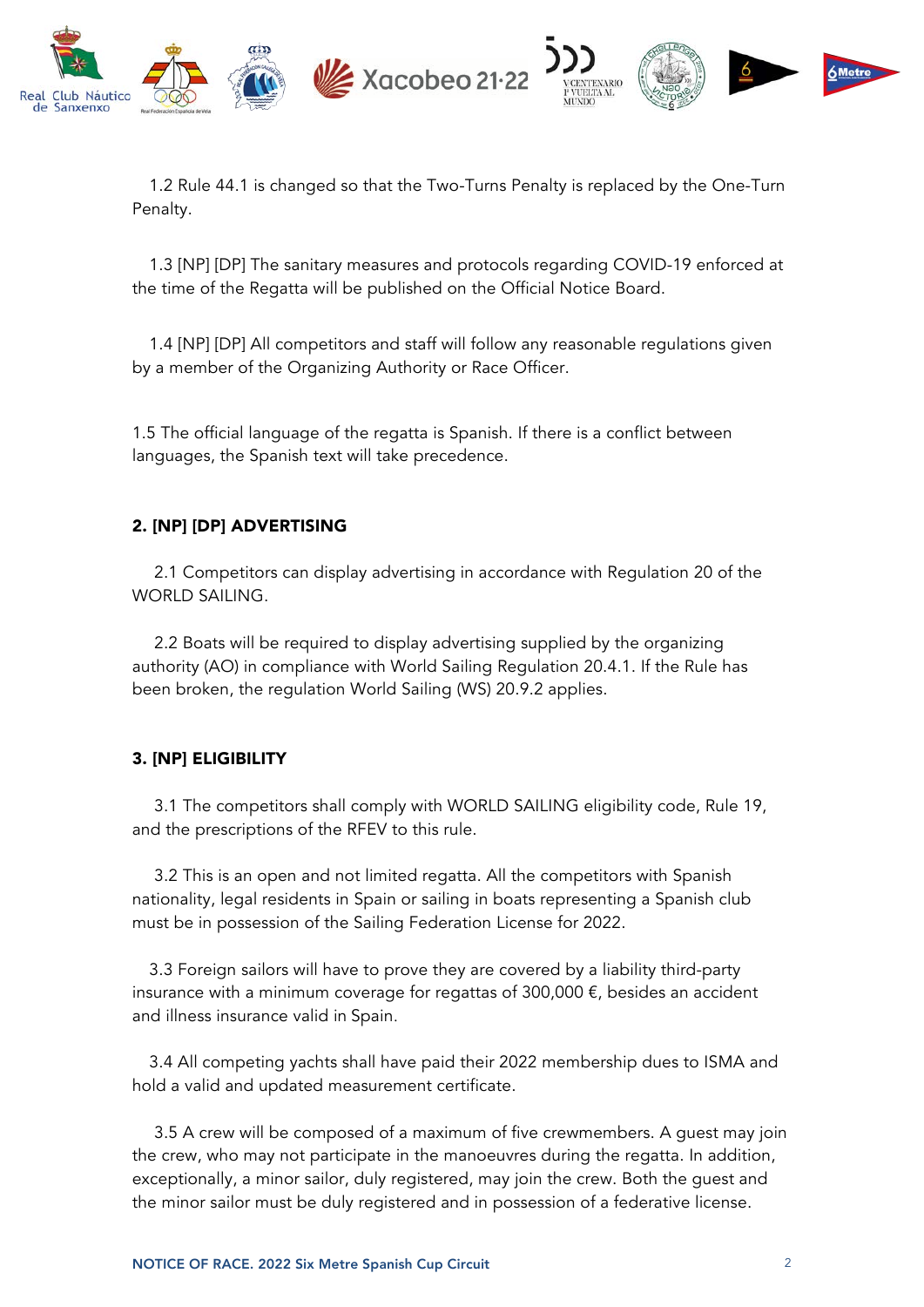

## 4. CLASSES

4.1 This regatta is open to all boats of the International Six Metre Class.

4.2 Boats may be registered in either the Open or Classic division, as specified by the class rules.

## 5. ENTRIES

5.1 Entries must register by using the online entry form available in this link: https://www.rfgvela.es/escora/entries/iv-circuito-copa-de-espana-6m-s1

The entry fee in a single regatta is 300  $\epsilon$  (200  $\epsilon$  for RCNS' members).

Payment may be processed by Bank transfer, all charges shall be paid by the remitter:

#### Bank: ABANCA

International Bank Account Number (IBAN): ES45 2080 0532 6030 4000 3750 Bank Identifier Code (BIC): CAGLESMMXXX Beneficiary: Real Club Náutico de Sanxenxo Payment remark: Copa Espana 6m – Sail Number – Boat's Name – Skipper's name & SURNAME

5.2 Once a boat is registered in one of the events of the Six Metre Spanish Cup Circuit and submits proof of payment of the registration fee to info@desmarque.es (*essential requirement for formalising the registration*), it will not be necessary to register again in the next regattas of the circuit (except if it is a regatta held in a yacht club other than the Real Club Náutico de Sanxenxo). In the event that any of the crew members or the number of crew members change with respect to the previous regatta in which the boat has participated, competitors must notify it via email and also send proof of payment of the entry fee for the regatta if the boat has not paid previously the entry fee for the 8 events of the Circuit.

5.3 All the documents required (see point number 6 of this NOR) must be sent by email to info@desmarque.es at least 24 hours prior the start of the corresponding regatta. The Organizing Authority reserves the right to admit entries after the deadline.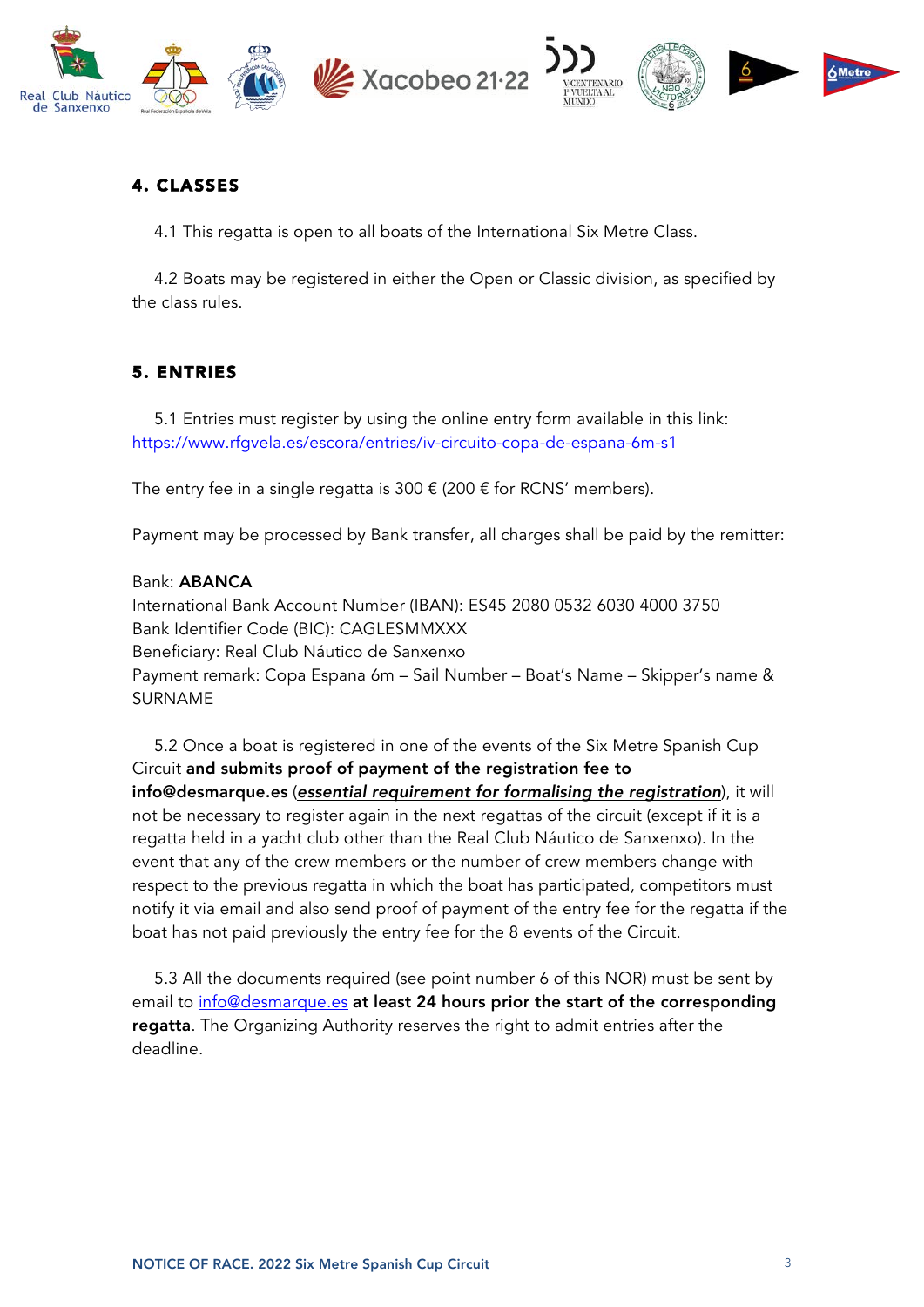





## 6. REGISTRATION

6.1 Together with the proof of having made the online registration, boats must send to info@desmarque.es the following documents:

- a) Copy of valid Sailing Federation license of all the crewmembers. Foreign competitors who are not obliged to have a national sailing federation license shall present evidence of having an accidents and insurance valid in Spain that covers his/her participation in the Regatta.
- b) Copy of valid and updated measurement certificate
- c) Copy of proof of payment of the entry fee
- d) Proof of being up to date with the class membership duties (ISMA)
- e) Copy of the boat's insurance

## 7. PROGRAMME

7.1 As a general rule, the program for each regatta will be as follows (although in each event it may be changed according to the circumstances that exist and are convenient, which will be notified in advance and will be included in the Sailing Instructions):

| <b>DATE</b> | <b>TIME</b>     | <b>EVENT</b>                 |
|-------------|-----------------|------------------------------|
|             | $10:00 - 12:00$ | Race Office opens            |
| Friday      |                 | Registration                 |
|             | 11:30           | <b>Skippers Briefing</b>     |
|             | 14:00           | <b>Warning Signal</b>        |
| Saturday    | 13:00           | Warning signal               |
|             | 17:30           | Time limit                   |
| Sunday      | 12:30<br>15:30  | Warning signal<br>Time limit |

7.2 Six races are scheduled for each regatta. Two races per day are scheduled, with the exception that an additional race may be sailed on condition that the racing programme of the event will not become more than one race ahead of schedule.

7.3 The last day of the regatta no warning signal will be displayed after 15h30.

## 8. COMPETITION FORMAT

8.1 There will be separate starts for both divisions (Open and Classics).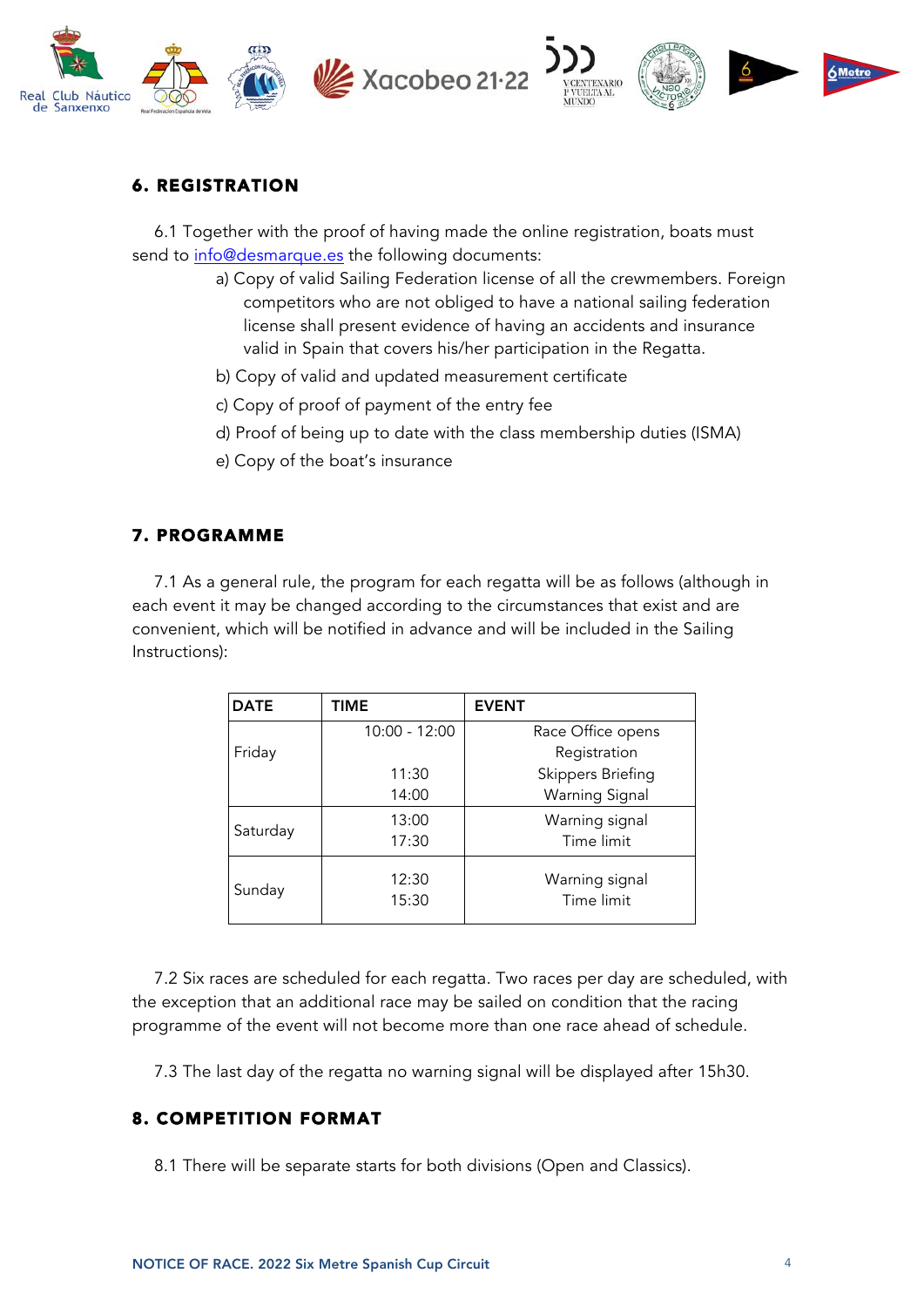

## 9. SCORING & RANKINGS

9.1 For each event of the circuit in particular, the total score of each boat when fewer than six races have been completed will be the total of her race scores. When six or more races have been completed, a boat's series score will be the total of her race scores excluding her worst score.

9.2 For the General Scoring of the 2022 6mR Spanish Cup Circuit, each boat will discard her worst score every six (6) races held.

9.3 There will be two separate rankings: one for Classics and another one for Open.

## 10. SAILING INSTRUCTIONS. RACE COURSES

10.1 The Sailing Instructions will be available at the two official websites (www.rcnsanxenxo.com and www.desmarque.es ) at least three days before the start of each regatta.

10.2 The course will be 2 windward legs and 2 leeward legs of approximately 1.3 and 2 nautical miles each, with a finish at the leeward mark as it will be specified in the Sailing Instructions.

#### 11. [DP] MEASUREMENT. FLOTATION DEVICES. VHF RADIO

11.1 Boats will comply with the measurement rules of the Six Metre Class, being subject to inspection at all times by the Technical Committee or the Race Committee.

11.2 Boats must carry personal flotation devices on board for each crewmember.

11.3 The marine VHF international channel will be VHF channel number 72.

#### 12. PRIZES

12.1 The RFEV will award a plaque as champion of the Six Metre Spanish Cup Circuit to the winner of the circuit Open and Classic whose crew is made up only with Spanish sailors.

12. 2 Trophies will be published on the Official Notice Board before the start of the first race of each event. The special trophy "V Centenario 1ª Vuelta al Mundo" will be awarded to the first absolute ranked Classic boat.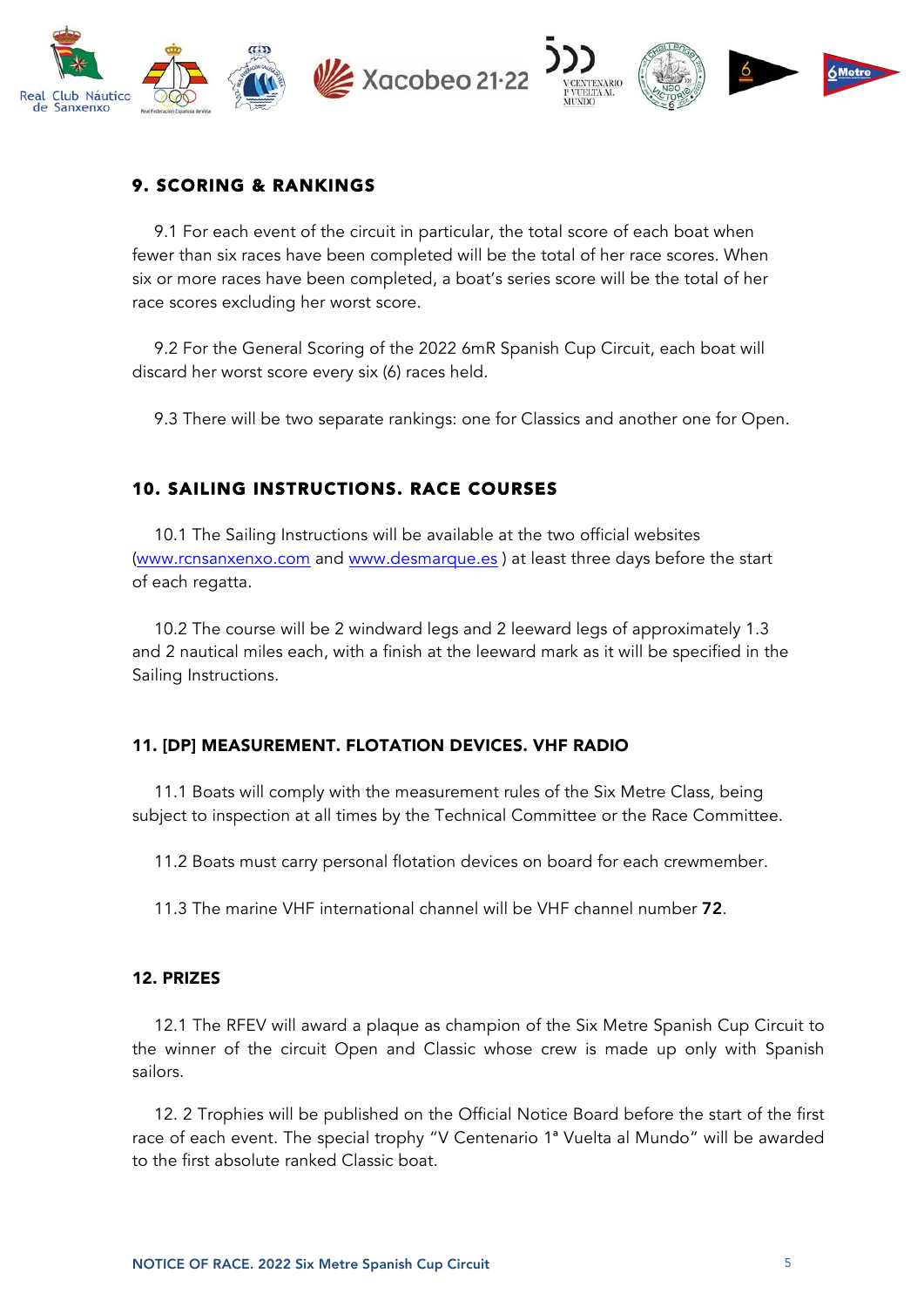

## 13. [NP] [DP] "ESTELA", LIVE TRACKING

13.1 Participants MUST BE connected to the regatta's live tracking system during the races through the application that they can download to their mobiles for free. Please, follow the instructions here: http://bit.ly/1Gft3BP

For any information about the application, please contact the Race Officer Jano Martín by phone at +34 608 823 036 or by sending an email to janomartin@desmarque.es

#### 14. IMAGE RIGHTS

14.1 The image rights of the regatta are the exclusive property of Real Club Náutico de Sanxenxo and the Royal Spanish Sailing Federation (RFEV).

14.2 Teams and Participants grant the sponsors and the event organizer the permission to use the names and the image for any text, photograph or video footage of either themselves or the boat they are sailing during the event to be published or broadcasted in any media whatsoever (including to press and TV advertisements or internet), for either editorial or advertising purposes or to be used in press information; in these respect teams and participants names and biographical material of themselves may also be used or reproduced in any way known.

14.3 Participants undertake not to do or allow any act of reproduction, public communication or distribution of images concerning the regattas without previous authorisation from Real Club Náutico de Sanxenxo.

14.4 Any advertising action outside the sponsor of the event, the yacht clubs and the Organizing Committee, carried out by the participants, their sponsors or by persons, entities and organizations directly or indirectly linked to them, carried out in the yacht club facilities or on the pontoons provided by the organizers must have prior written authorization from the Organizing Authority.

14.5 Failure to comply with this rule will mean the automatic exclusion from the competition of the boat that displays the advertising object of the action, without reimbursement of the entry fee paid.

#### 15. [NP] [DP] SUPPORT BOATS

15.1 Support boats shall be clearly identified so that they are associated with the team they support. Team leaders, coaches and other support personnel shall stay outside areas where boats are racing from the time of the preparatory signal for the first class to start until all boats have finished or the race committee signals a postponement, general recall or abandonment.